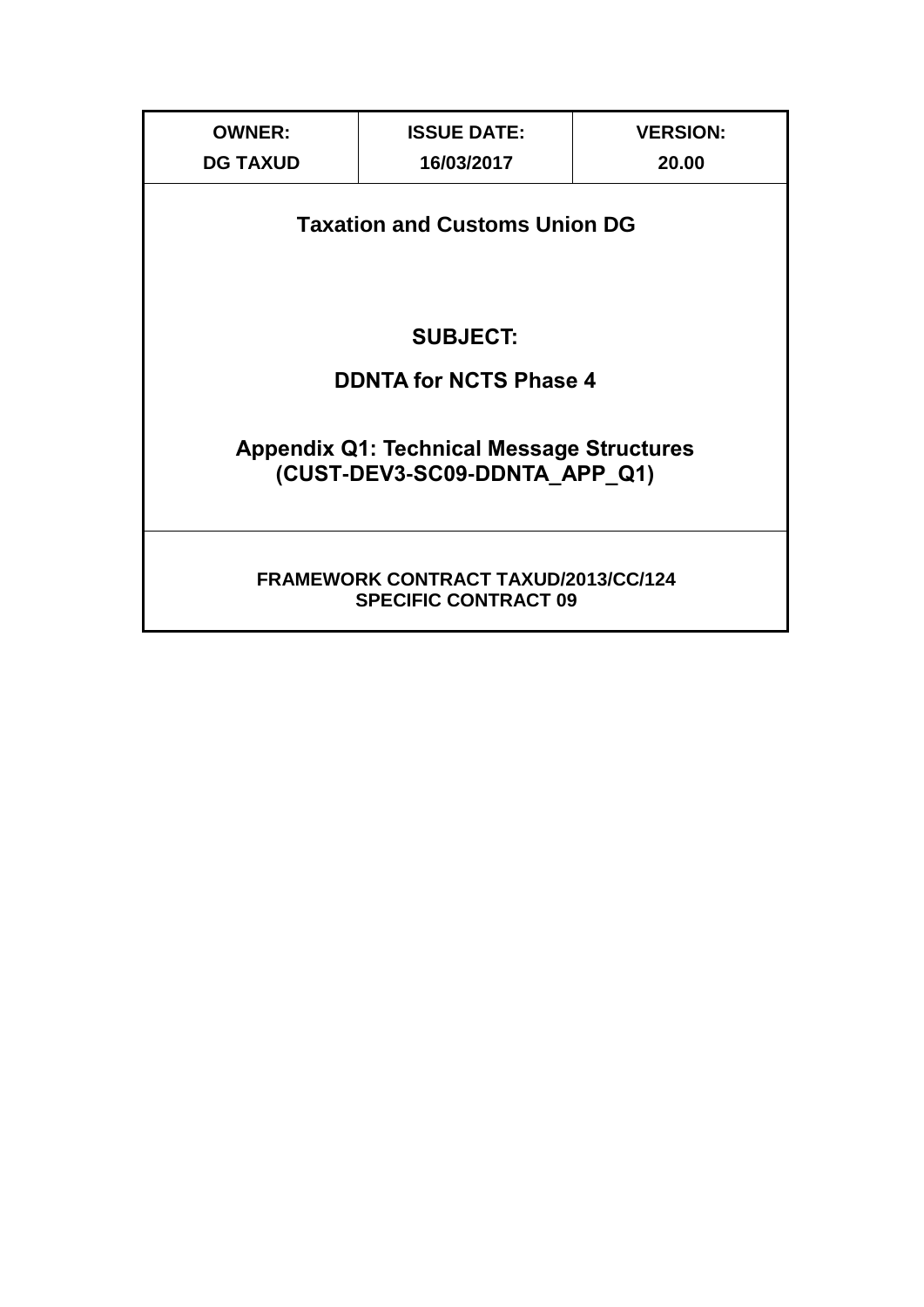| CUSTDEV3 – FC TAXUD/2013/CC/124 – SC09           | <b>REF: CUST-DEV3-SC09-DDNTA APP Q1</b> |  |
|--------------------------------------------------|-----------------------------------------|--|
| <b>DDNTA FOR NCTS PHASE 4</b>                    | <b>IVER: 20.00</b>                      |  |
| <b>APPENDIX Q1: TECHNICAL MESSAGE STRUCTURES</b> |                                         |  |
| <b>TABLE OF CONTENTS</b>                         |                                         |  |

# **TABLE OF CONTENTS**

| 1                |     |                                                                                              |
|------------------|-----|----------------------------------------------------------------------------------------------|
| $\boldsymbol{2}$ |     |                                                                                              |
| 3                |     |                                                                                              |
|                  | 3.1 |                                                                                              |
|                  | 3.2 |                                                                                              |
|                  | 3.3 | 3.2.1                                                                                        |
|                  |     | 3.3.1<br>3.3.2<br>3.3.3<br>3.3.3.1<br>IE005 (E_AMD_REJ), IE058 (E_ULD_REJ), IE062<br>3.3.3.2 |
|                  | 3.4 | 3.3.3.3<br>3.3.3.5<br>3.3.3.6<br>3.3.3.7<br>3.3.3.8<br>3.3.3.9                               |
|                  |     |                                                                                              |
|                  | 3.5 |                                                                                              |
|                  | 3.6 |                                                                                              |
|                  |     | 3.6.1<br>3.6.2                                                                               |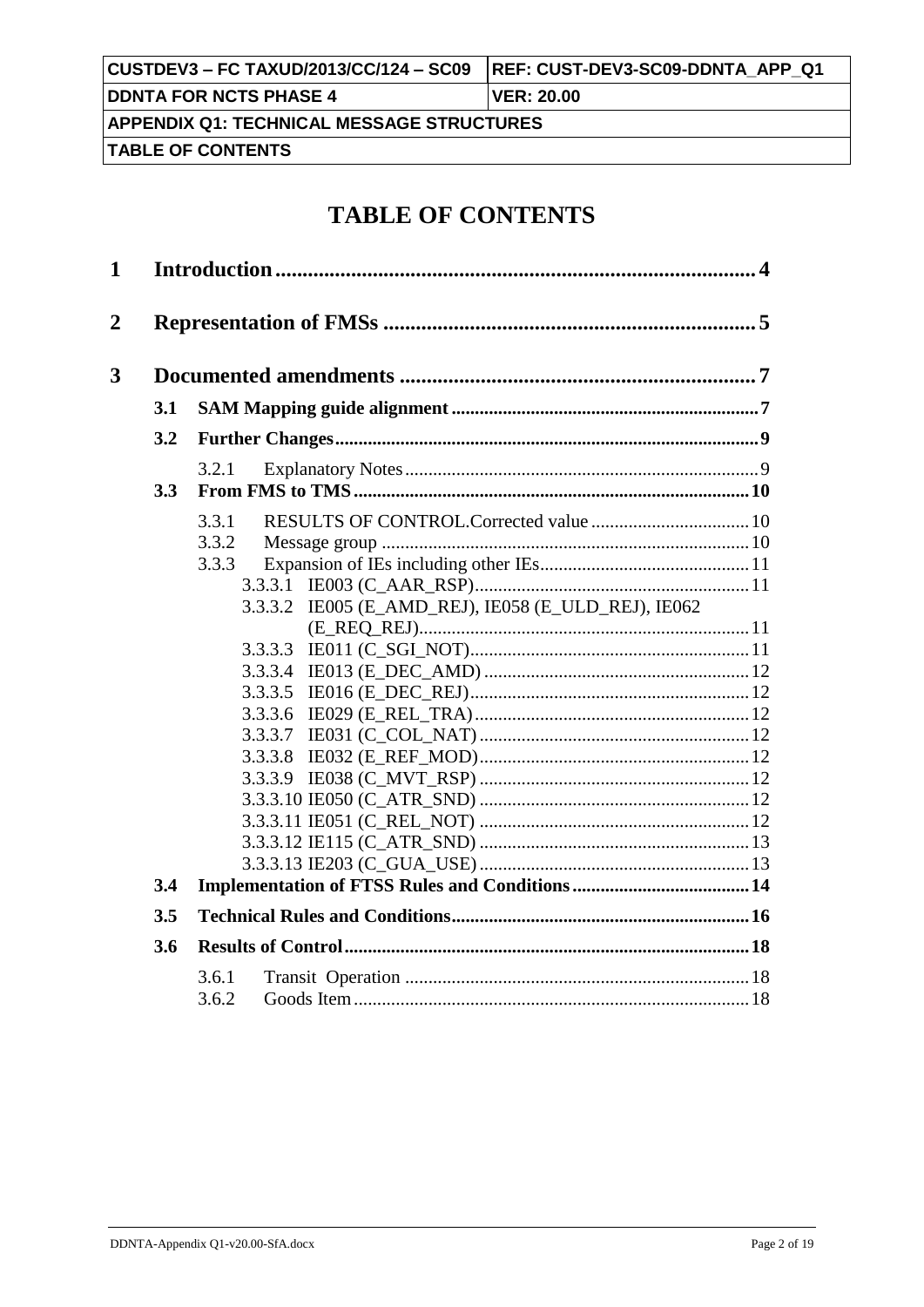| CUSTDEV3 – FC TAXUD/2013/CC/124 – SC09    | <b>REF: CUST-DEV3-SC09-DDNTA APP Q1</b> |  |
|-------------------------------------------|-----------------------------------------|--|
| <b>DDNTA FOR NCTS PHASE 4</b>             | <b>IVER: 20.00</b>                      |  |
| APPENDIX Q1: TECHNICAL MESSAGE STRUCTURES |                                         |  |
| <b>LIST OF TABLES</b>                     |                                         |  |

# **LIST OF TABLES**

| TABLE 1: CONTROL DATA ITEMS REQUIRED BY AN NCTS APPLICATION  10 |  |
|-----------------------------------------------------------------|--|
|                                                                 |  |
|                                                                 |  |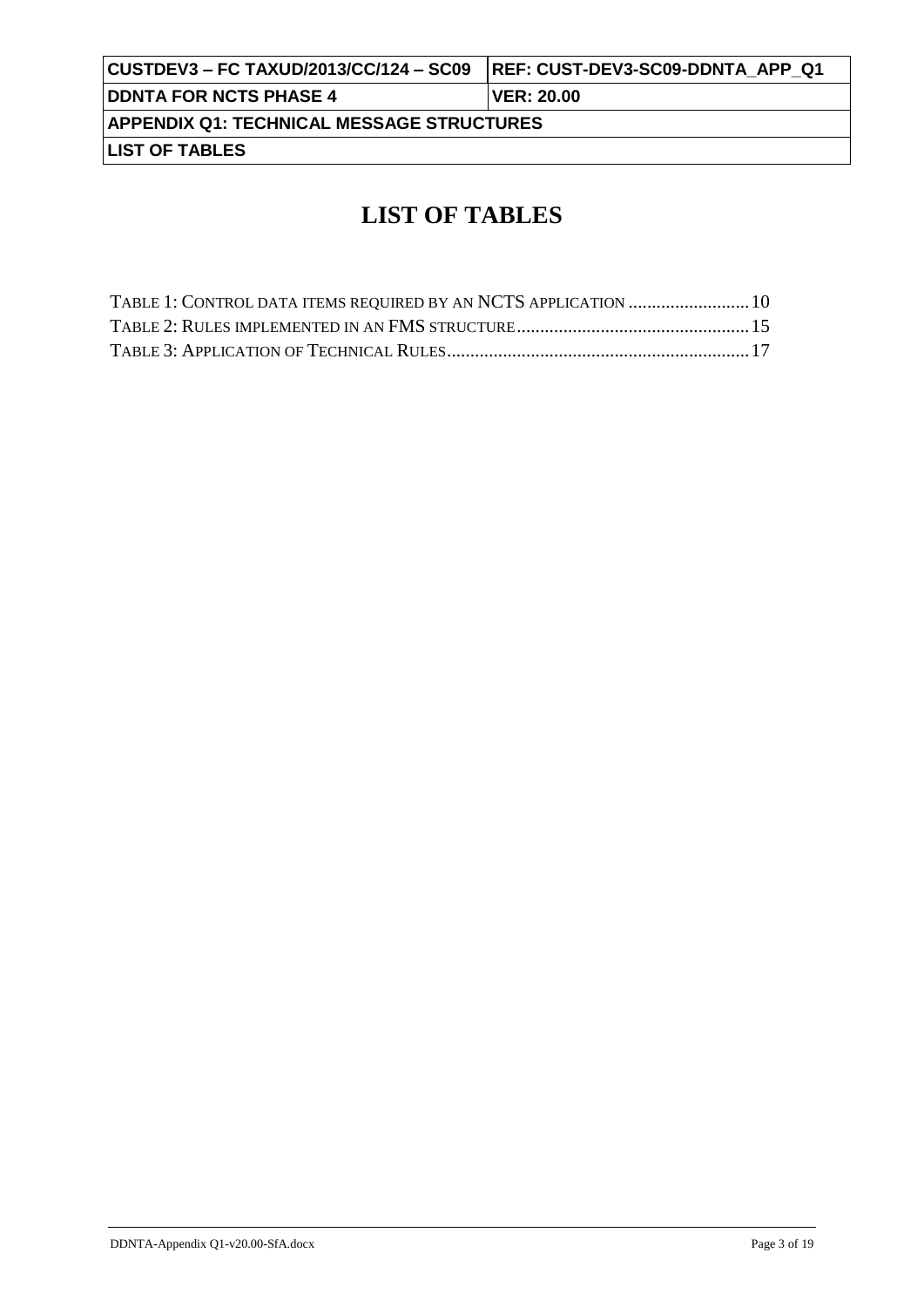| CUSTDEV3 – FC TAXUD/2013/CC/124 – SC09    | REF: CUST-DEV3-SC09-DDNTA_APP_Q1 |  |
|-------------------------------------------|----------------------------------|--|
| <b>DDNTA FOR NCTS PHASE 4</b>             | <b>IVER: 20.00</b>               |  |
| APPENDIX Q1: TECHNICAL MESSAGE STRUCTURES |                                  |  |
| <b>INTRODUCTION</b>                       |                                  |  |

# **1 Introduction**

This appendix describes the detailed structure of each Functional Message Structure (FMS) for NCTS (Security & New Enquiry) messages.

FMSs are organised into data groups that contain data items. A data group is not necessarily the equivalent of a database entity. The data items are grouped together in such a way that they build up coherent logical blocks within the scope of each FMS.

The detailed structures are listed from the CSE database, comprising:

- The characteristics of the data groups belonging to the FMS: sequence, number of repetitions, status value to indicate if the data group is mandatory (R: Required), optional (O: Optional) or conditional (D: Dependent).
- The characteristics of the data items belonging to a data group : sequence, number of repetitions, type, length and a value to indicate if a data item is mandatory (R: Required), optional (O: Optional) or conditional (D: Dependent).
- Data group indentation to indicate that the data group may contain not only data items but also other groups of data.
- Rules and Conditions applying.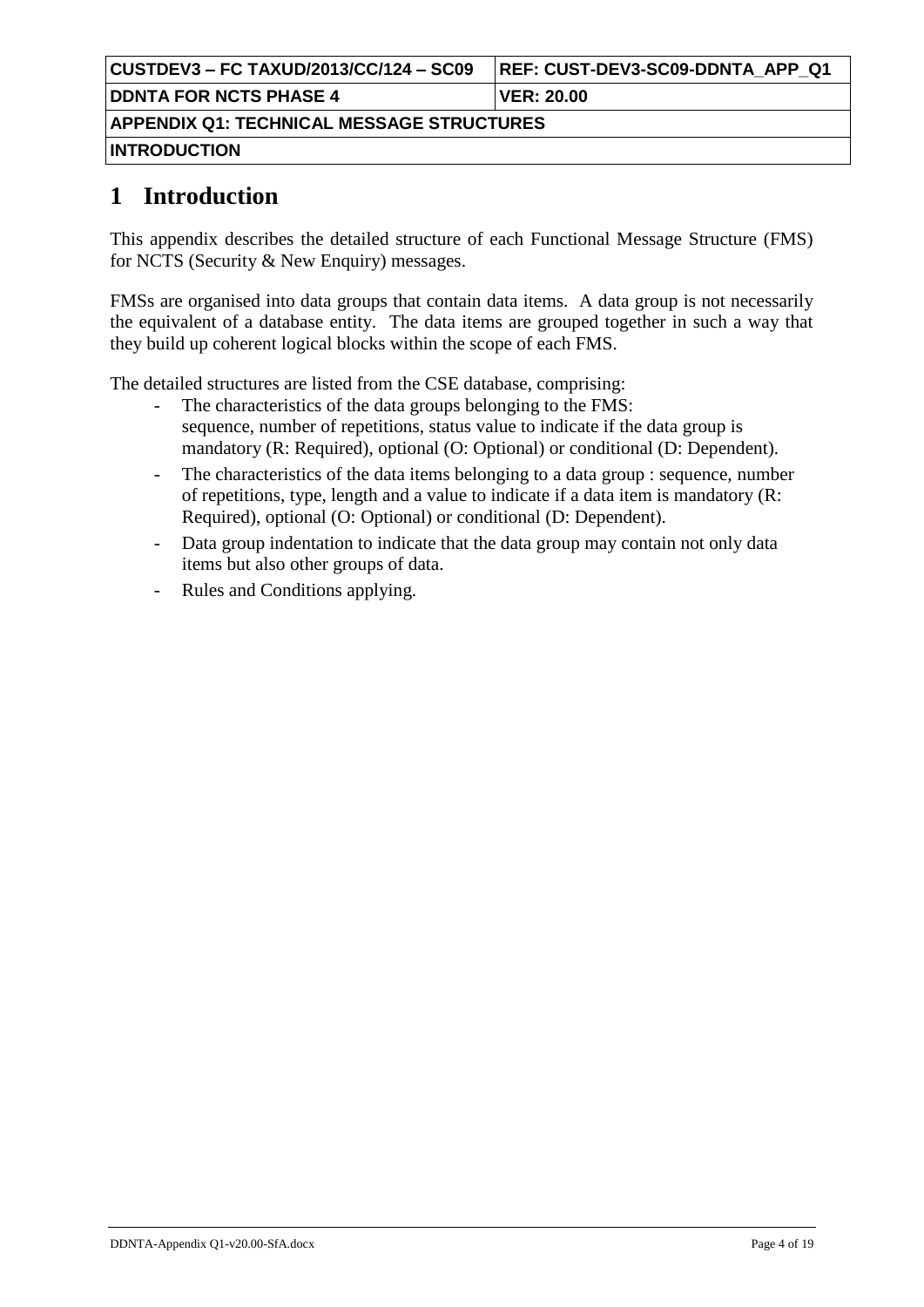| CUSTDEV3 – FC TAXUD/2013/CC/124 – SC09           | <b>REF: CUST-DEV3-SC09-DDNTA APP Q1</b> |  |
|--------------------------------------------------|-----------------------------------------|--|
| <b>IDDNTA FOR NCTS PHASE 4</b>                   | ⊺VER: 20.00                             |  |
| <b>APPENDIX Q1: TECHNICAL MESSAGE STRUCTURES</b> |                                         |  |
| <b>IREPRESENTATION OF FMSS</b>                   |                                         |  |

# **2 Representation of FMSs**

| $IE015^{\textcircled{\texttt{a}}}$ | $\mathbf b$<br><b>DECLARATION DATA</b> | $\mathbf{c}$                   | (E_DEC_DAT)                                                               |                 |
|------------------------------------|----------------------------------------|--------------------------------|---------------------------------------------------------------------------|-----------------|
| $\mathbf{B}$                       |                                        |                                |                                                                           |                 |
|                                    | a<br><b>HEADER</b>                     | $\vert \mathbf{b} \vert$<br>1x | $R$ <sup>(c)</sup>                                                        | $\mathbf{f}$    |
|                                    | (AUTHORISED CONSIGNEE) TRADER          | 1x                             | O                                                                         | R015            |
|                                    | <b>CONTROL RESULT</b>                  | 1x                             | O                                                                         |                 |
|                                    | <b>GUARANTEE</b>                       | 9x                             | $\mathsf{R}$                                                              |                 |
|                                    | --- GUARANTEE REFERENCE                | 99x                            | D                                                                         | C085            |
|                                    | ------ VALIDITY LIMITATION EC          | 1x                             | O                                                                         |                 |
|                                    | <b>GOODS ITEM</b>                      | 999x                           | R                                                                         | R095            |
|                                    | ---CONTAINERS                          | 99x                            | D                                                                         | C055            |
|                                    | ---PACKAGES                            | 99x                            | O                                                                         |                 |
| C                                  |                                        |                                |                                                                           |                 |
| <b>HEADER</b>                      |                                        |                                |                                                                           |                 |
| Reference number                   | $\mathbf b$                            | $\mathbf{c}$<br>R              | an $\bigcirc$ 22<br>$\left( \begin{array}{c} \bullet \end{array} \right)$ | <b>Rule 123</b> |
| Type of declaration                |                                        | $\mathsf{R}$                   | an.9                                                                      | Cond 234        |
| Number of loading lists            |                                        | O                              | n.5                                                                       | <b>TR900</b>    |
| Total number of packages           |                                        | D                              | n7                                                                        |                 |

The IE model is divided into three parts:

**A**

**B**

The identification part, each IE is identified by:

- a unique number that consists of the two characters 'IE' followed by 3 digits  $\begin{pmatrix} a \\ c \end{pmatrix}$ ;
- the title of the message  $\begin{pmatrix} \mathbf{b} \\ \mathbf{c} \end{pmatrix}$ ;
- a unique reference  $\left(\begin{array}{c} c \\ c \end{array}\right)$  in a one to one relationship with the unique number of the IE; each IE is prefixed with 'E\_' (external domain), 'C\_' (common domain).

The structure part provides the following:

- the sequence of the data groups in the IE;
- a data group name  $\begin{pmatrix} a \\ c \end{pmatrix}$ ;
- a number followed by the character 'x<sup>'</sup>  $\mathbf{b}$  indicating how many times the data group is repeated in the IE;
- a value  $\circ$  indicating whether the data group is (R)equired, (O)ptional or conditional (D: Dependent);
- when any Rules or Conditions apply, a reference  $\bigcirc$  is provided;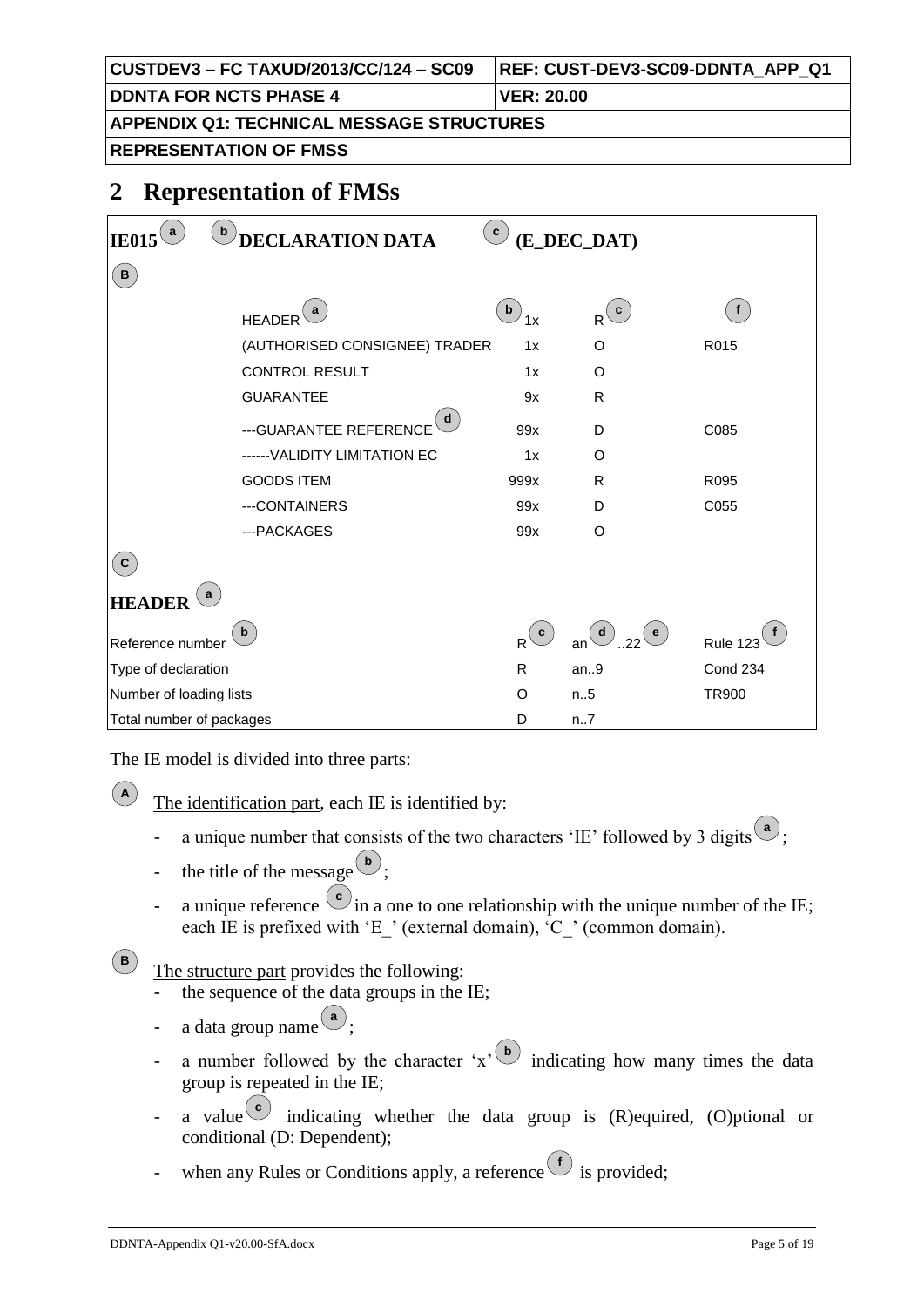| CUSTDEV3 – FC TAXUD/2013/CC/124 – SC09           | <b>REF: CUST-DEV3-SC09-DDNTA APP Q1</b> |  |
|--------------------------------------------------|-----------------------------------------|--|
| <b>IDDNTA FOR NCTS PHASE 4</b>                   | ⊺VER: 20.00                             |  |
| <b>APPENDIX Q1: TECHNICAL MESSAGE STRUCTURES</b> |                                         |  |
| <b>IREPRESENTATION OF FMSS</b>                   |                                         |  |

- data group indentation  $\begin{pmatrix} d \\ d \end{pmatrix}$  indicates that the data group depends on lower indent data group.
- $(\mathbf{c})$ The 'data group' detail part provides for each attribute the following:
	- the sequence of attributes within a data group;
	- a data group name  $\left( \begin{array}{c} a \\ c \end{array} \right)$ , as in the structure part;
	- the attribute name  $\overset{(b)}{\bigcirc}$  within the data group;
	- a value  $\circ$  indicating whether an attribute is (R) equired, (O) ptional or conditional (D: Dependent);
	- the data type of a data item  $\left( \frac{d}{dx} \right)$ : (a)lphabetic and/or (n)numeric;
	- the attribute length  $\begin{pmatrix} e \\ e \end{pmatrix}$  (the optional 2 dots before the length indicator mean that a data item has no fixed length, but it can have up to a number of digits, as specified by the length indicator); it must be noted that the data type / attribute length of fields representing a date is always n8 in order to be year 2000 compliant (e.g. 19980220), except the Date of preparation attribute that keeps the format n6; also, a comma in the data item length (e.g. 11,3), means that a data item can hold decimals, the digit before the comma indicates the maximum total length of an data item, the digit after the comma indicates the maximum number of digits after the decimal point;
	- The FTSS Rules and Conditions  $\bigcirc$  or Technical Rule (TR) applying.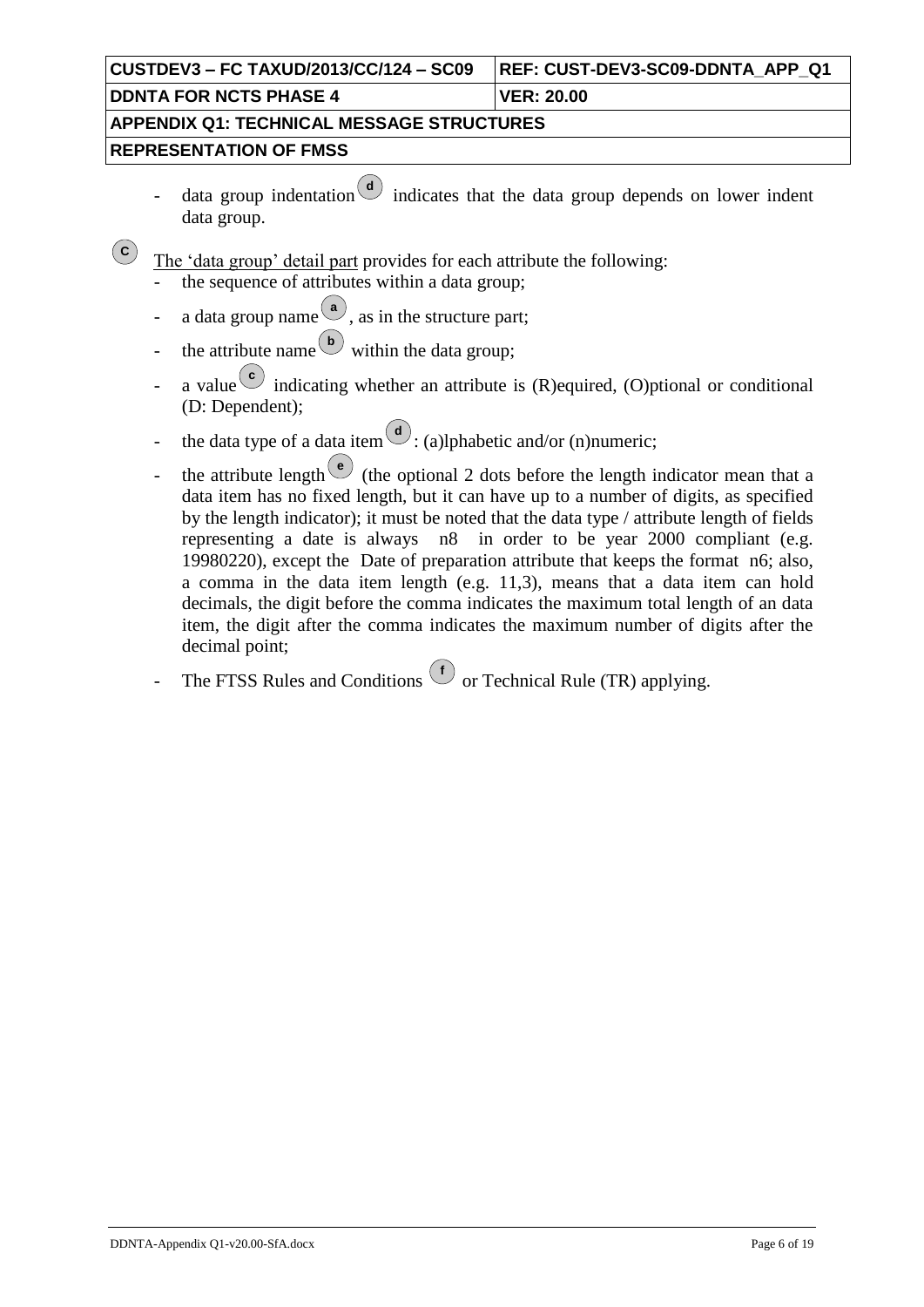| CUSTDEV3 – FC TAXUD/2013/CC/124 – SC09    | REF: CUST-DEV3-SC09-DDNTA APP Q1 |  |
|-------------------------------------------|----------------------------------|--|
| <b>DDNTA FOR NCTS PHASE 4</b>             | <b>VER: 20.00</b>                |  |
| APPENDIX Q1: TECHNICAL MESSAGE STRUCTURES |                                  |  |
| <b> DOCUMENTED AMENDMENTS </b>            |                                  |  |

# **3 Documented amendments**

The IEs were aligned with the Single Administrative Message (SAM) Mapping Guide, where relevant. As the SAM Mapping Guide covers transit (NCTS) changes have been made to an IE in some cases. In other cases, more detail needed to be added.

## **3.1 SAM Mapping guide alignment**

The FMS specified in Appendix B of FTSS 4.0 (as amended by its Corrigendum ) is changed on the following aspects for the various reasons mentioned: - To align with SAM, the data group 'TRANSIT OPERATION' is renamed into 'HEADER' to support import, export and NCTS.

- The data item HEADER.Document/reference number equals MRN (Movement Reference Number). It is mapped to SAD box number A (Document/reference number) in line with the SAM Mapping Guide. [Note that the mapping of the MRN to the SAD box A is for the purpose of alignment of FMS with SAM mapping to UN/EDIFACT and not for printing purposes.]

- The data item HEADER.Reference number equals LRN (Local Reference Number). It is mapped to SAD box number 7 (Reference number of the declaration) in line with the SAM Mapping Guide.

- HEADER.Declaration date and HEADER.Declaration place are mapped to two boxes of the Single Administrative Document, namely box 50 and 54. The mapping of box 50 is valid for NCTS; box 54 is valid for import and export procedures.

- All date formats are n8 for both NCTS and the SAM Mapping Guide, with the exception of the date exchanged in the UNB segment (n6).

- IE018 contains new seal information and seal numbers mapped to box F. The data groups 'NEW SEALS INFO' and 'NEW SEALS' are documented as 'SEALS INFO' and 'SEALS ID' respectively for IE018 to achieve consistency across IEs. Due to alignment with SAM, the mapping of these data groups to box F for IE018 only is therefore not documented in the DDNTA.

- CONTAINERS.Container number is considered to always be Required if the group CONTAINERS is to be present.

- The CUSTOMS OFFICE of Destination and GOODS ITEM groups are not considered as children groups of the HEADER group in IE200 and IE203 as defined in FTSS. They are nested under the root of these messages.

- The data item GUARANTEE REFERENCE. INVALID GUARANTEE REASON. Error Text in IE055 declared in FTSS, is renamed to GUARANTEE REFERENCE.INVALID GUARANTEE REASON.Invalid guarantee reason to achieve consistency across IEs.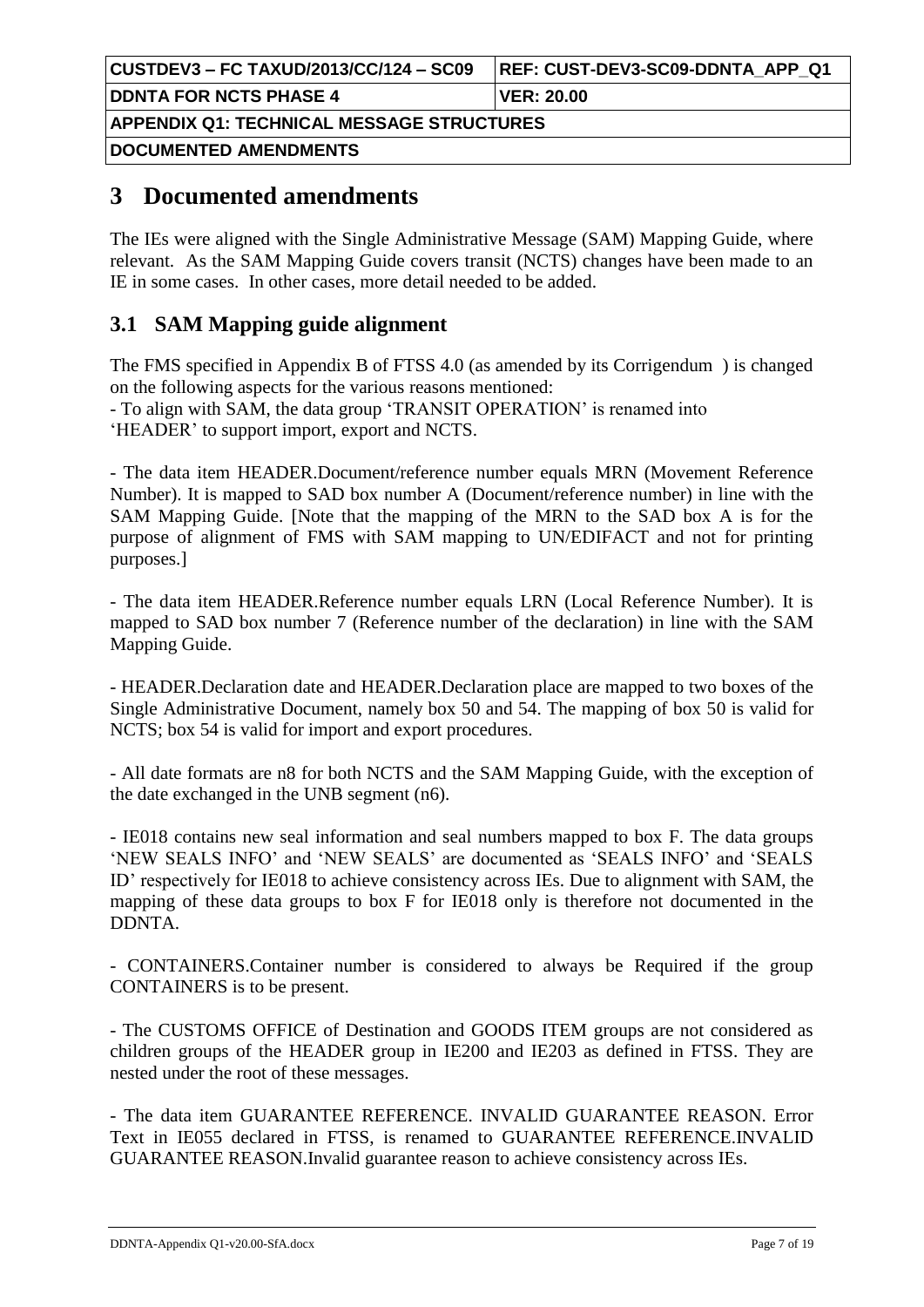| CUSTDEV3 – FC TAXUD/2013/CC/124 – SC09    | <b>REF: CUST-DEV3-SC09-DDNTA APP Q1</b> |  |
|-------------------------------------------|-----------------------------------------|--|
| <b>DDNTA FOR NCTS PHASE 4</b>             | VER: 20.00                              |  |
| APPENDIX Q1: TECHNICAL MESSAGE STRUCTURES |                                         |  |
|                                           |                                         |  |

**DOCUMENTED AMENDMENTS**

- The REPLY TO REQUESTED ADDITIONAL INFORMATION group declared in FTSS, is removed from the hierarchy of IE104 since it does not incorporate any data item. The ADDITIONAL INFORMATION RESPONSE group was inserted in its place with repetition 99 and status optional.

- The CUSTOMS OFFICE Presentation Office.Reference number in the IE103 is considered required. (changed from Optional as defined in FTSS). The application of the C315 is performed on the CUSTOMS OFFICE Presentation Office group.

- All the LNG data items (i.e. Agreed location of goods LNG) that are used to define the language of the corresponding data item (i.e. Agreed location of goods) in any data group, are considered Optional and are checked against TR0099 (changed from Required or Optional as defined in FTSS).

- The NAD LNG field that is used to define the language of name and address fields in the TRADER groups, is considered Optional and is checked against TR0099 (changed from Required as defined in FTSS).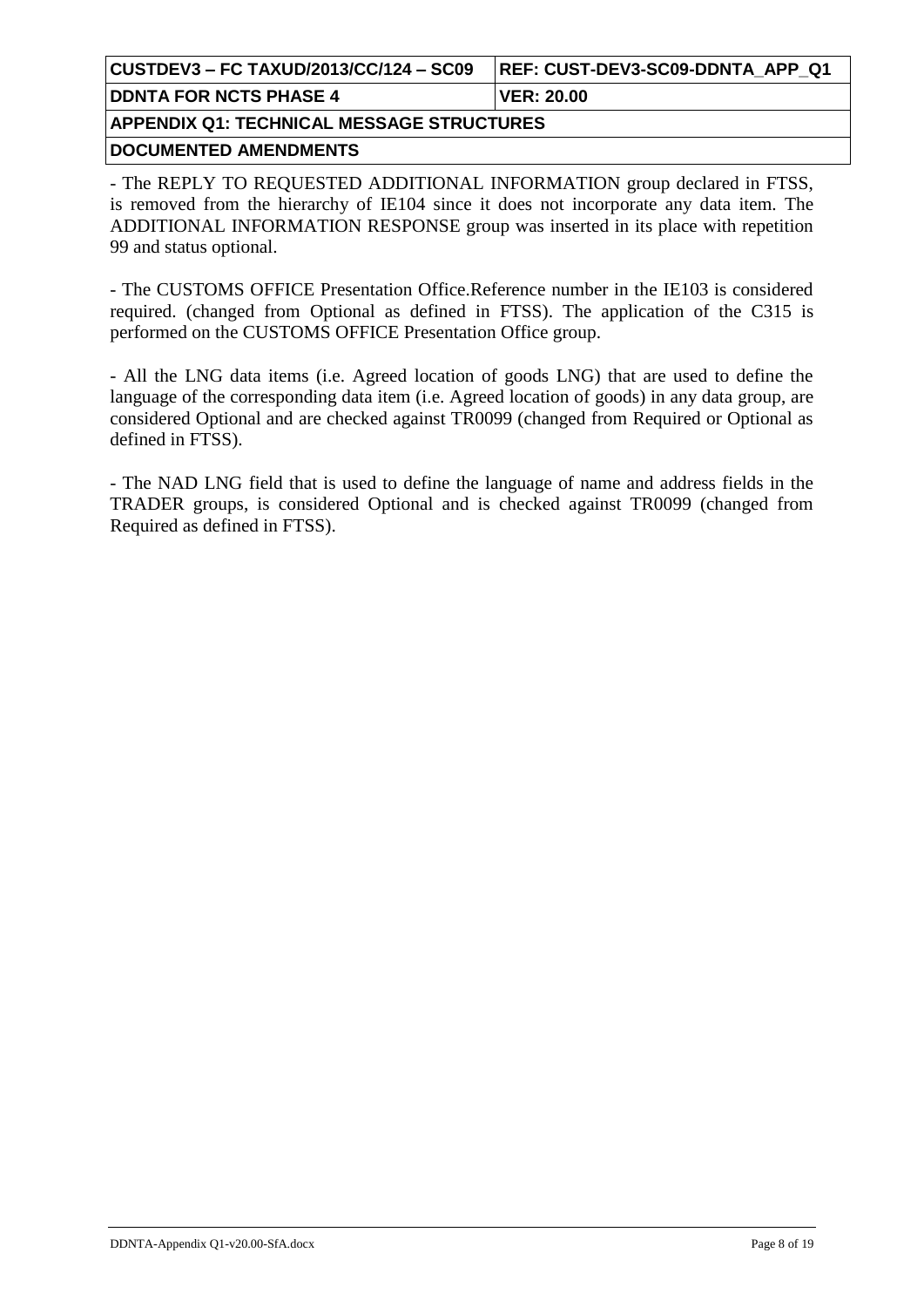|                                           | REF: CUST-DEV3-SC09-DDNTA APP Q1 |  |
|-------------------------------------------|----------------------------------|--|
| <b>IDDNTA FOR NCTS PHASE 4</b>            | <b>VER: 20.00</b>                |  |
| APPENDIX Q1: TECHNICAL MESSAGE STRUCTURES |                                  |  |
| <b> DOCUMENTED AMENDMENTS </b>            |                                  |  |

## **3.2 Further Changes**

Various data item names are aligned with the SAM Mapping Guide. Furthermore, other data item names have been made consistent throughout all FMS, e.g. all data items referring to language codes end with 'LNG'.

These changes are listed in the Appendix  $Q2$  – part 2, at the start of the detailed FMS Structure Report in the tables:

- FORMAT DIFFERENCES
- NAMING DIFFERENCES

#### **3.2.1 Explanatory Notes**

The following applies to the FORMAT DIFFERENCES table:

- 1. The reasons for changes are:
	- Alignment with the SAM Mapping Guide (SAM).
	- Agreement to implement changes with EC/DGXXI/B3 (agreed).
	- Subsets to be used by NCTS.
- 2. Specification of the code list to be used will constrain the format of the following data items to that shown in the 'FMS format' column:
	- Kind of packages.
	- Unit of measure.
- 3. Format of Commodity code is to be characters, rather than numeric, to avoid suppression of leading zeroes. Entry validation, however, will accept only characters 0-9 with trailing spaces.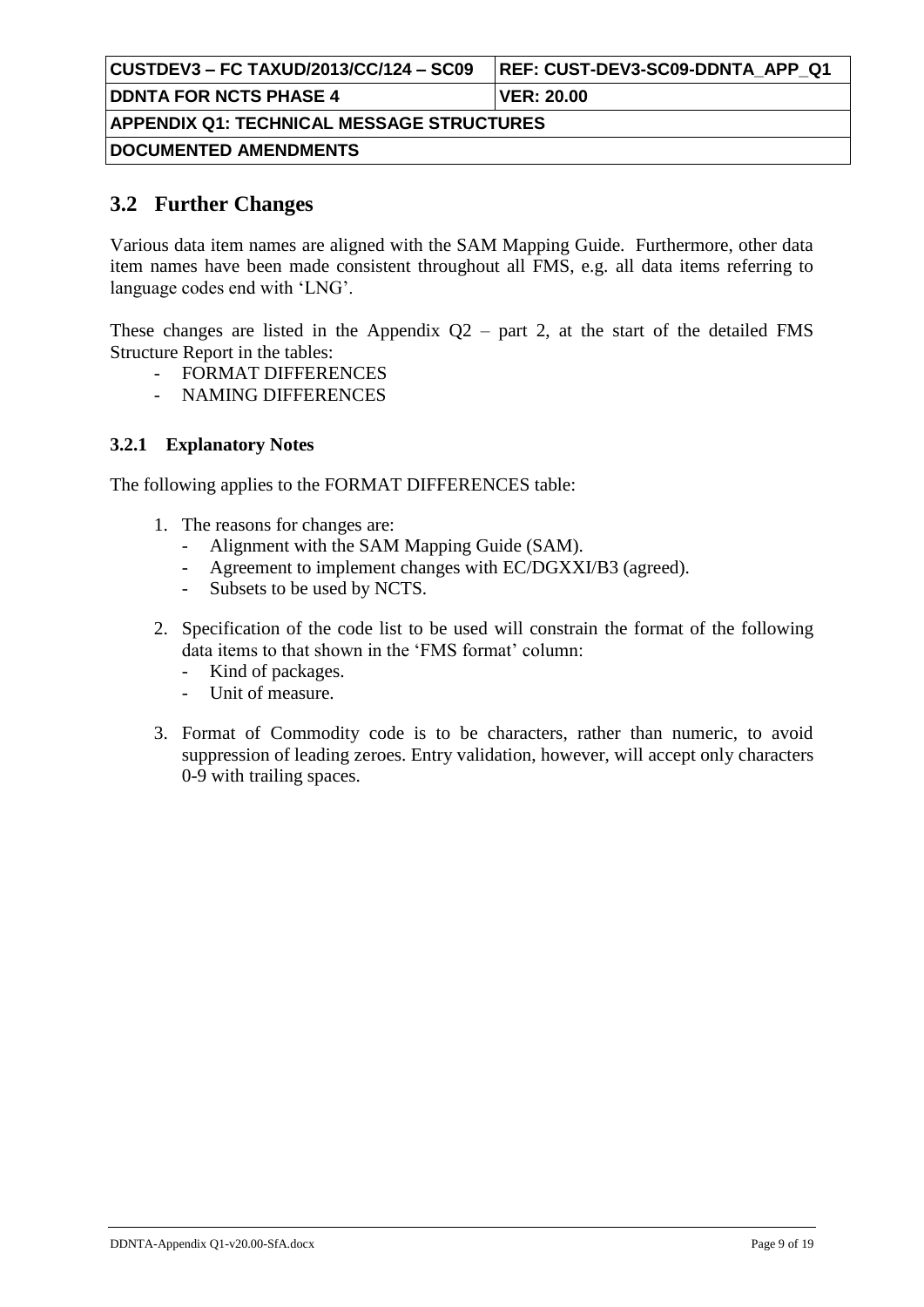| CUSTDEV3 – FC TAXUD/2013/CC/124 – SC09           | REF: CUST-DEV3-SC09-DDNTA APP Q1 |  |  |  |
|--------------------------------------------------|----------------------------------|--|--|--|
| <b>DDNTA FOR NCTS PHASE 4</b>                    | <b>IVER: 20.00</b>               |  |  |  |
| <b>APPENDIX Q1: TECHNICAL MESSAGE STRUCTURES</b> |                                  |  |  |  |
| <b> DOCUMENTED AMENDMENTS </b>                   |                                  |  |  |  |

## **3.3 From FMS to TMS**

The following details have been added to the IEs:

#### **3.3.1 RESULTS OF CONTROL.Corrected value**

This field did not have a format. Format an..27 has been selected since this is the longest value of a corrected data item of TRANSIT OPERATION that can be exchanged.

#### **3.3.2 Message group**

The MESSAGE group has been added for every IE. This message group corresponds to a number of EDIFACT header fields.

In general, exchange of messages requires control information. This control information, which is basically the information contained in the UN/EDIFACT UNB and UNH segments, is added to all FMS by the data group MESSAGE. The control information is of a technical nature and as such not specified.

Not all control information is relevant to an NCTS application but might be added and removed by a UN/EDIFACT converter if UN/EDIFACT is used to exchange messages. The following elements are at least required by an NCTS application processing IEs:

| Data item                 | <b>Reason</b>                                                                               |
|---------------------------|---------------------------------------------------------------------------------------------|
| Message sender            | required for detecting the proper sender at reception                                       |
| Message recipient         | required for sending a message to its proper Destination                                    |
| Message<br>identification | unique reference of a message within an MRN assigned by the sender<br>of that message       |
| Message type              | string identifying the number of the IE, the domain in which it is used,<br>and the version |
| Test indicator            | to indicate the difference between testing using an testing tool.                           |

#### **Table 1: Control data items required by an NCTS application**

<span id="page-9-0"></span>It is up to each application developer and NA to decide on the use of the other elements of the MESSAGE data group.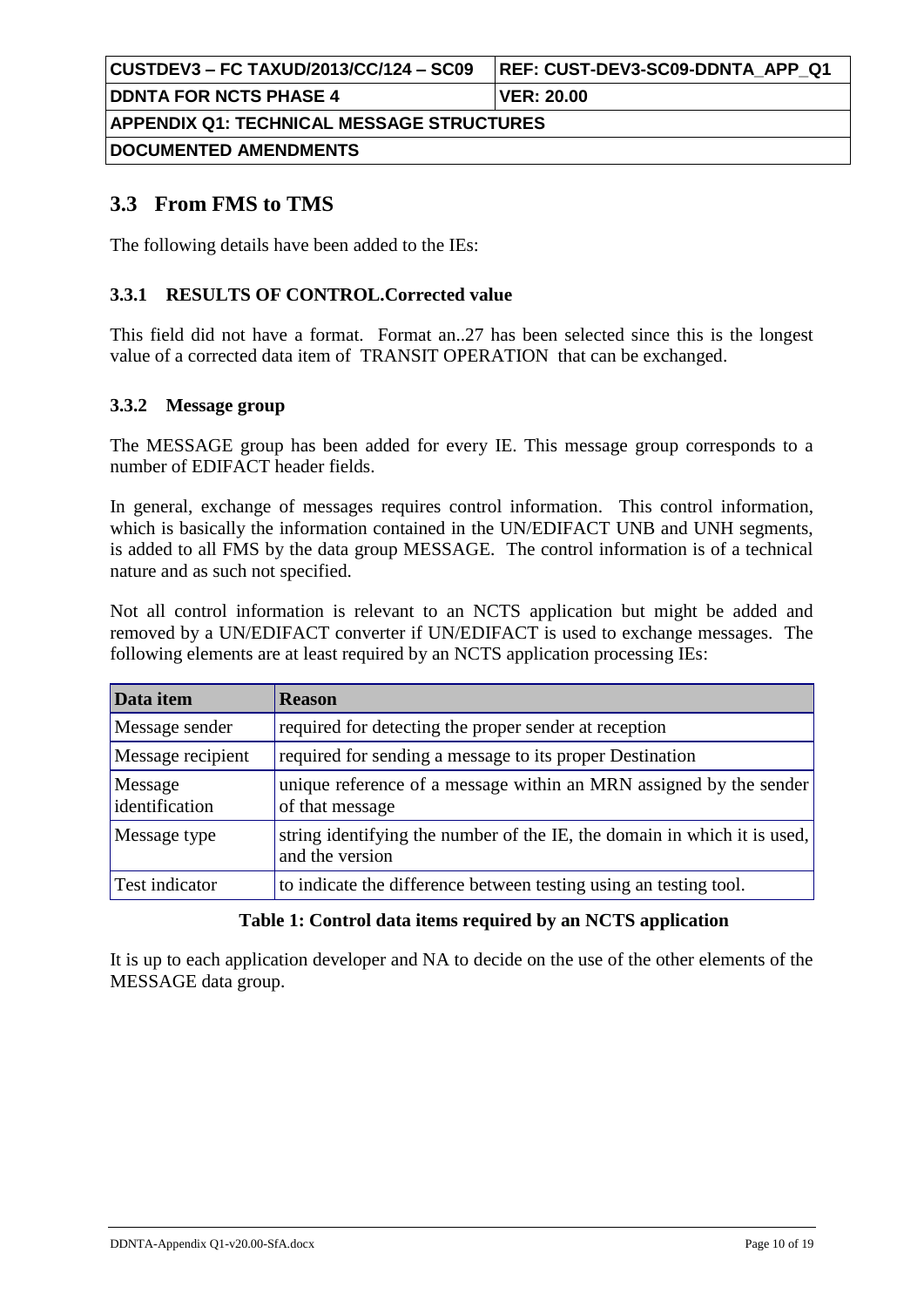| CUSTDEV3 – FC TAXUD/2013/CC/124 – SC09    | REF: CUST-DEV3-SC09-DDNTA APP Q1 |  |  |  |
|-------------------------------------------|----------------------------------|--|--|--|
| <b>DDNTA FOR NCTS PHASE 4</b>             | <b>IVER: 20.00</b>               |  |  |  |
| APPENDIX Q1: TECHNICAL MESSAGE STRUCTURES |                                  |  |  |  |
| <b> DOCUMENTED AMENDMENTS </b>            |                                  |  |  |  |

#### **3.3.3 Expansion of IEs including other IEs**

Two alternative approaches are possible:

- 1. Completely include the "sub"-IE. This may however pose some problems with duplication of information.
- 2. Merge some of the "sub"-IE information with the "master"-IE.

The second solution has been followed as much as possible. The following paragraphs explain how each case of "IE inside IE" was handled to arrive at a unique and consistent representation.

### **3.3.3.1 IE003 (C\_AAR\_RSP)**

A positive C\_AAR\_RSP will include the original IE001 (C\_AAR\_SND) as a whole, while a negative C\_AAR\_RSP will include only the HEADER, including the 3 additional AAR rejection reason fields, (DEPARTURE) CUSTOMS OFFICE and (PRESENTATION OFFICE) CUSTOMS OFFICE.

As the (DEPARTURE) CUSTOMS OFFICE is already present, and is 'Required', on the IE001, it has not been included again, but becomes required on the IE003. The (PRESENTATION OFFICE) CUSTOMS OFFICE has been added.

Technical rules TR0200 – TR0204 have replaced rule 215. These apply to the different structures of the positive/negative IE003.

#### **3.3.3.2 IE005 (E\_AMD\_REJ), IE058 (E\_ULD\_REJ), IE062 (E\_REQ\_REJ)**

These messages all comprise rejection of previously sent data. The FMS cites rule 123 for the rejection message, stating that only fields in error should be sent back, together with an identification of what was wrong. Sending back only the erroneous fields would be technically very difficult, since the messages have a hierarchy (imposing that a higher level group needs to be present if one wants to include a lower level group).

An approach as for the IE906 Functional Error message has therefore been foreseen. The rejection message includes a pointer to the erroneous field, together with an error reason and the original value of the attribute.

#### **3.3.3.3 IE011 (C\_SGI\_NOT)**

The sensitive goods notification is a copy of the C\_AAR\_SND (IE001). No additional fields and groups have been added in the structure of the message.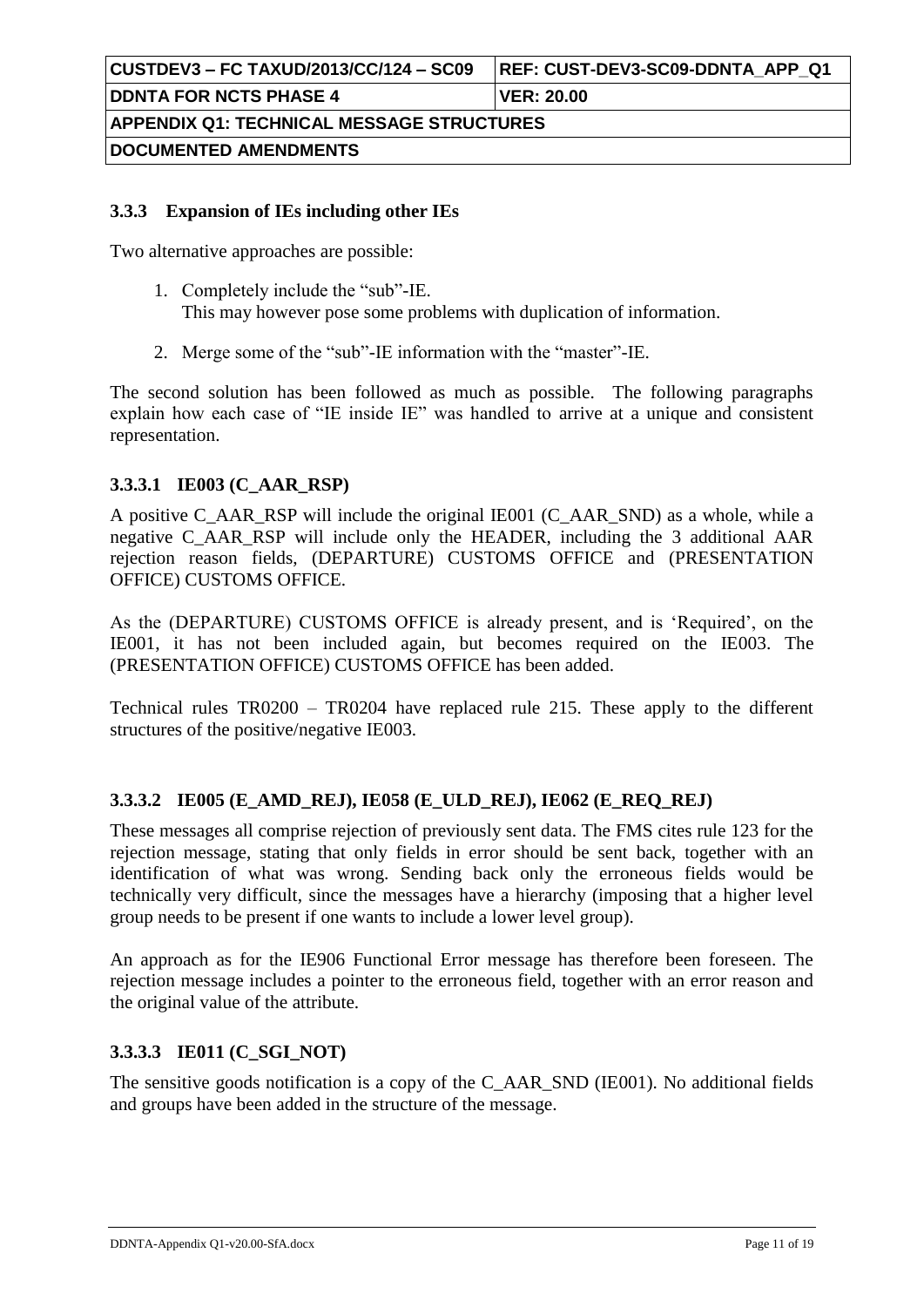| CUSTDEV3 – FC TAXUD/2013/CC/124 – SC09           | REF: CUST-DEV3-SC09-DDNTA APP Q1 |  |  |
|--------------------------------------------------|----------------------------------|--|--|
| <b>IDDNTA FOR NCTS PHASE 4</b>                   | <b>VER: 20.00</b>                |  |  |
| <b>APPENDIX Q1: TECHNICAL MESSAGE STRUCTURES</b> |                                  |  |  |
| <b>IDOCUMENTED AMENDMENTS</b>                    |                                  |  |  |

### **3.3.3.4 IE013 (E\_DEC\_AMD)**

A declaration amendment comprises the original declaration E\_DEC\_DAT (IE015), plus the CTL\_CONTROL group. Following rule 115, a number of fields have been replaced in the E\_DEC\_AMD (Document/Reference number (MRN) instead of Reference number (LRN), and Date of amendment, amendment place and amendment place LNG instead of "…declaration…").

### **3.3.3.5 IE016 (E\_DEC\_REJ)**

The approach above as for the IE906 Functional Error message has been foreseen. To meet CUSRES requirements, the E\_DEC\_REJ contains an extra data item that is not specified in FTSS. The data item HEADER.Type of Declaration is required to be able to map to the mandatory UN/EDIFACT BGM segment and to be in line with all other FMS mapped to CUSRES.

#### **3.3.3.6 IE029 (E\_REL\_TRA)**

This IE includes the E\_DEC\_DAT. The additional fields are attached to the header for the E\_DEC\_DAT. The groups (RETURN OFFICE) COPIES and CONTROL RESULT are attached to the original IE015.

#### **3.3.3.7 IE031 (C\_COL\_NAT)**

The contents of this IE are completely equal to IE030. However the technical attribute 'Action Identification', required to enable error reporting when loading COL data into the Central Services database, is not necessary when distributing the data from the Centre to the NAs and is therefore removed.

#### **3.3.3.8 IE032 (E\_REF\_MOD)**

The cardinality of the LSD fields in the IE032 is set to 9, which is insufficient if one considers that some Common RD have 18 LSD fields. The cardinality of the LSD fields has been set to 99x.

#### **3.3.3.9 IE038 (C\_MVT\_RSP)**

The original IE001 has been modified as follows: The specific groups for IE038 have been added (except for (DEPARTURE) CUSTOMS OFFICE, which was already part of the IE001).

#### **3.3.3.10 IE050 (C\_ATR\_SND)**

The IE001 (C\_AAR\_SND) has been incorporated in the message. The additional header field (binding itinerary) has been added in the structure of the message.

#### **3.3.3.11 IE051 (C\_REL\_NOT)**

The additional header fields have been added to the header of the IE015. The other groups have been added to the structure.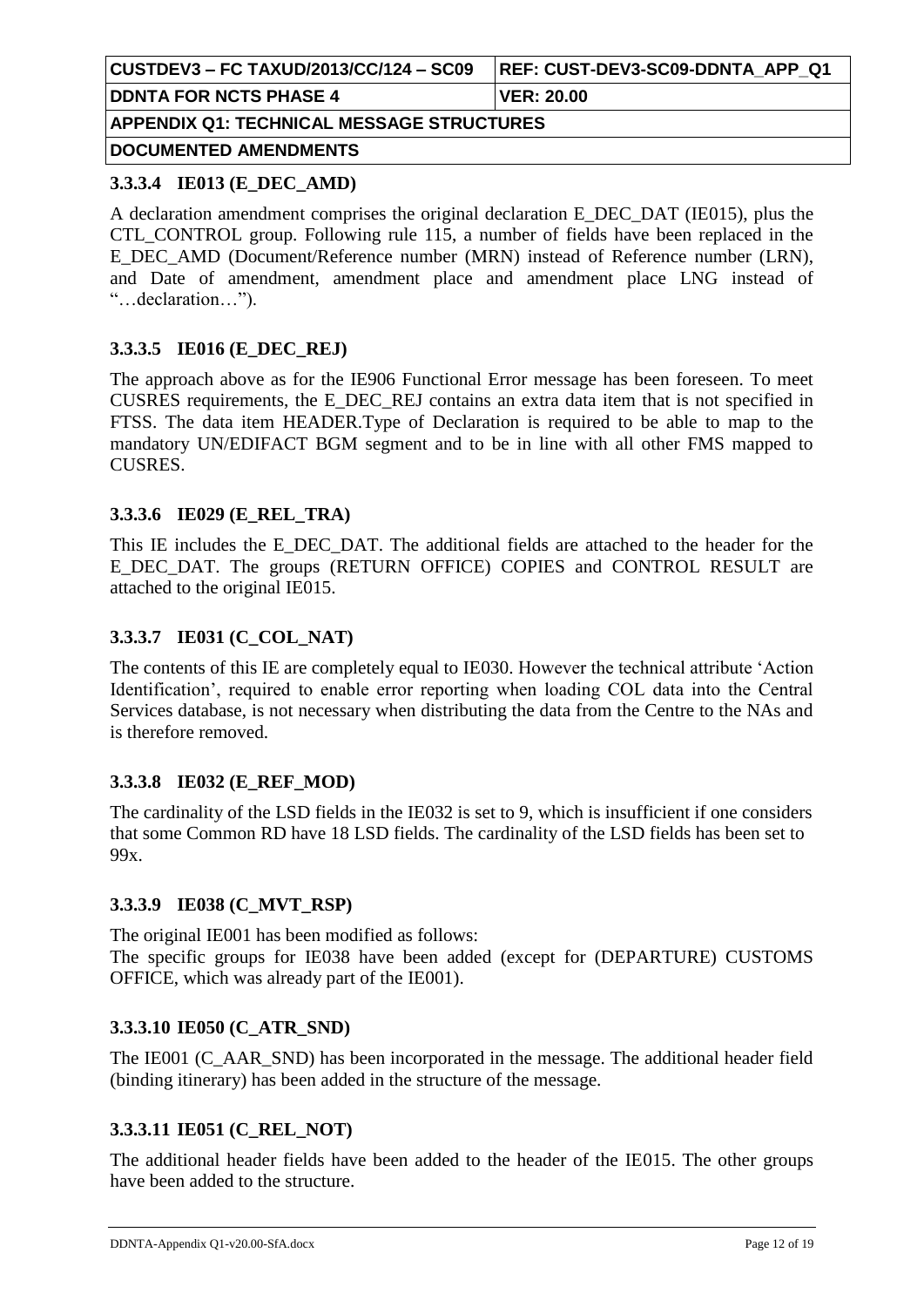| CUSTDEV3 – FC TAXUD/2013/CC/124 – SC09           | <b>REF: CUST-DEV3-SC09-DDNTA APP Q1</b> |  |  |
|--------------------------------------------------|-----------------------------------------|--|--|
| <b>IDDNTA FOR NCTS PHASE 4</b>                   | ⊺VER: 20.00                             |  |  |
| <b>APPENDIX Q1: TECHNICAL MESSAGE STRUCTURES</b> |                                         |  |  |
| <b>IDOCUMENTED AMENDMENTS</b>                    |                                         |  |  |

### **3.3.3.12 IE115 (C\_ATR\_SND)**

The additional header fields have been added to the header of the C\_ATR\_SND. The additional groups have also been added (except for (DEPARTURE) CUSTOMS OFFICE).

#### **3.3.3.13 IE203 (C\_GUA\_USE)**

The contents of this IE are equal to IE200 C\_GUA\_CHE.

The Office of Departure requests the check of the integrity of a used guarantee by sending the IE200 to the Office of Guarantee. Similarly, the Office of Departure requests the guarantee lock and registration via the IE203. The information that is demanded for these processes is identical.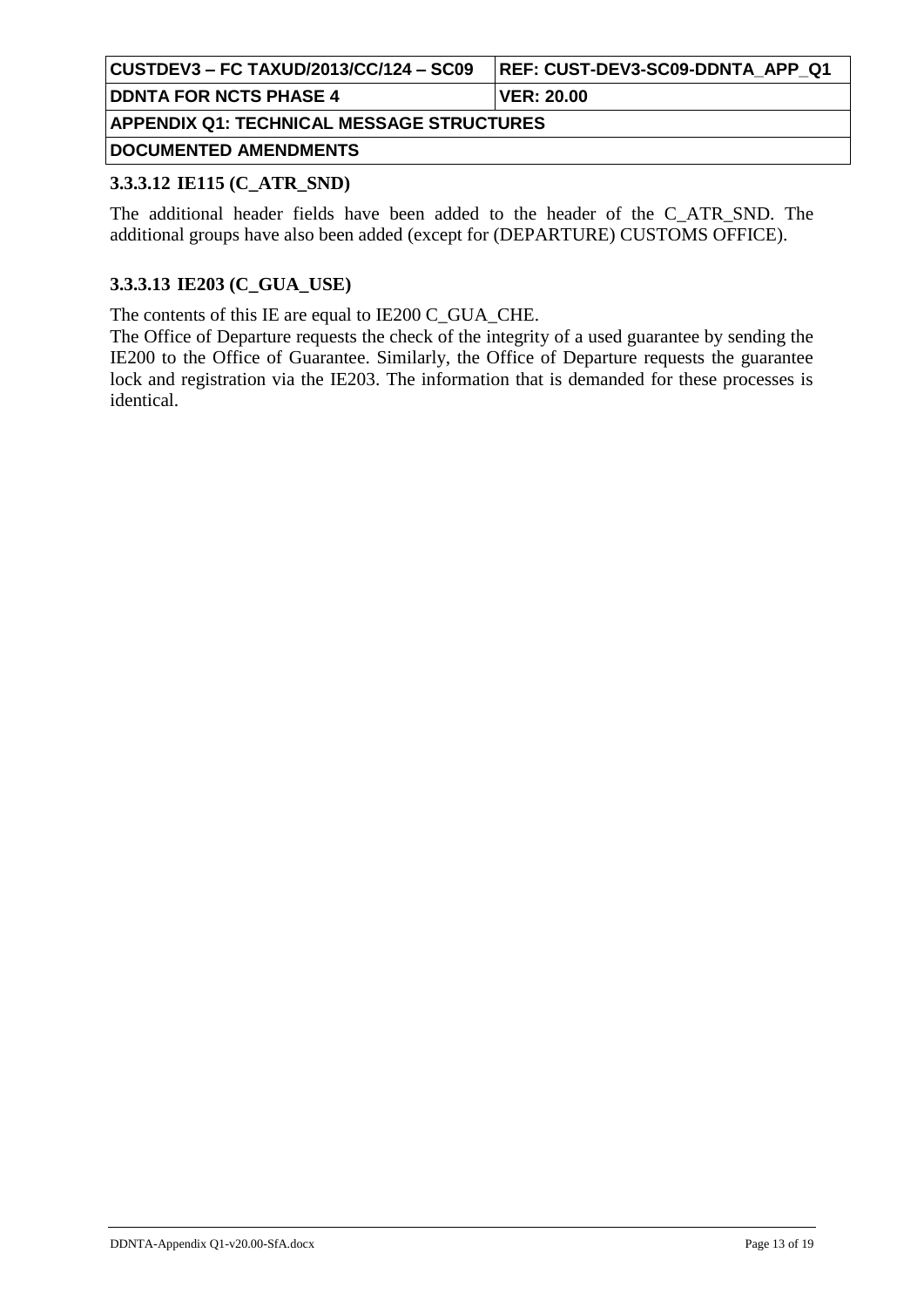| CUSTDEV3 – FC TAXUD/2013/CC/124 – SC09           | REF: CUST-DEV3-SC09-DDNTA APP Q1 |  |  |
|--------------------------------------------------|----------------------------------|--|--|
| <b>DDNTA FOR NCTS PHASE 4</b>                    | <b>IVER: 20.00</b>               |  |  |
| <b>APPENDIX Q1: TECHNICAL MESSAGE STRUCTURES</b> |                                  |  |  |
| DOCUMENTED AMENDMENTS                            |                                  |  |  |

## **3.4 Implementation of FTSS Rules and Conditions**

The FMS specified in Appendix B of FTSS contain rules and conditions. The conditions are not implemented in DDNTA, because they refer to the content of exchanged messages.

Not all rules have been implemented in the DDNTA. Those that are implemented have been implemented either as code values or as status of a data item, or in the structure of an FMS.

The following rule has been implemented as code values:

- Rule 175, 180, 186, 200, 205 and 230 are code values '0' or '1' of a flag;
- Rules 422 and 460 refer to an external code list for UN/LOCODE.

The following rules have been implemented by the status of a data item:

- Rule 10, 11, 41, 75, 181, 190, 215, 216, 240, 241, 250, 251, 260, 261, 262, 263, 264, 266,268, 269, 270, 271, 280, 506, 515, 526, 527 and 610.

The following rules are implemented by the structure of an FMS:

| <b>Rule number</b> | IE no.            | <b>IE</b> Name                 |
|--------------------|-------------------|--------------------------------|
| 115                | IE013             | <b>Declaration Amendment</b>   |
|                    |                   |                                |
| 123                | IE <sub>005</sub> | Amendment rejections           |
|                    | <b>IE008</b>      | Arrival notification rejection |
|                    | <b>IE016</b>      | Declaration rejection          |
|                    | <b>IE058</b>      | Unloading remarks rejection    |
|                    | <b>IE062</b>      | Release Request rejection      |
| 135                | IE051             | No release for Transit         |
| 150                | IE017             | Departure control results      |
|                    | <b>IE018</b>      | Destination control results    |
|                    | <b>IE044</b>      | Unloading remarks              |
|                    | <b>IE051</b>      | No release for Transit         |
| 210                | IE018             | Destination control results    |
| 211                | <b>IE044</b>      | Unloading remarks              |
|                    |                   |                                |
| 212                | IE017             | Departure control results      |
| 215                | IE <sub>003</sub> | AAR response                   |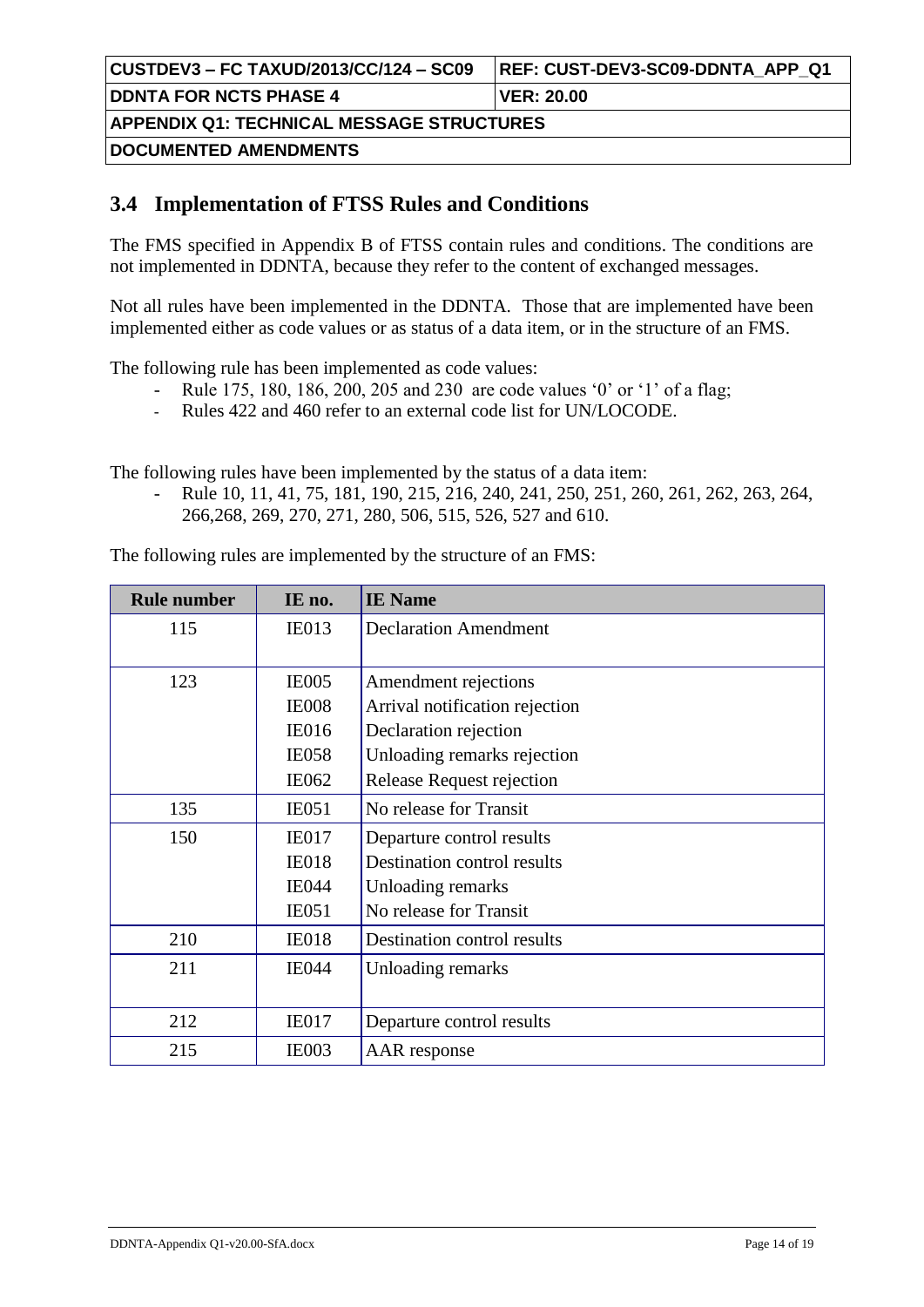**CUSTDEV3 – FC TAXUD/2013/CC/124 – SC09 REF: CUST-DEV3-SC09-DDNTA\_APP\_Q1**

**DDNTA FOR NCTS PHASE 4 VER: 20.00**

**APPENDIX Q1: TECHNICAL MESSAGE STRUCTURES**

**DOCUMENTED AMENDMENTS**

| <b>Rule number</b> | IE no.       | <b>IE</b> Name                                                    |
|--------------------|--------------|-------------------------------------------------------------------|
| 410                | <b>IE030</b> | Notification of Customs Office modification to Common<br>Domain   |
|                    | <b>IE031</b> | Notification of Customs Office modification to National<br>Domain |
|                    | <b>IE032</b> | Notification of Customs Office modification to National<br>Domain |
| 411                | <b>IE070</b> | Notification of System Unavailability to Common Domain            |
|                    | <b>IE071</b> | Notification of System Unavailability to National Domain          |
| 510                | <b>IE043</b> | Unloading permission                                              |

<span id="page-14-0"></span>**Table 2: Rules implemented in an FMS structure**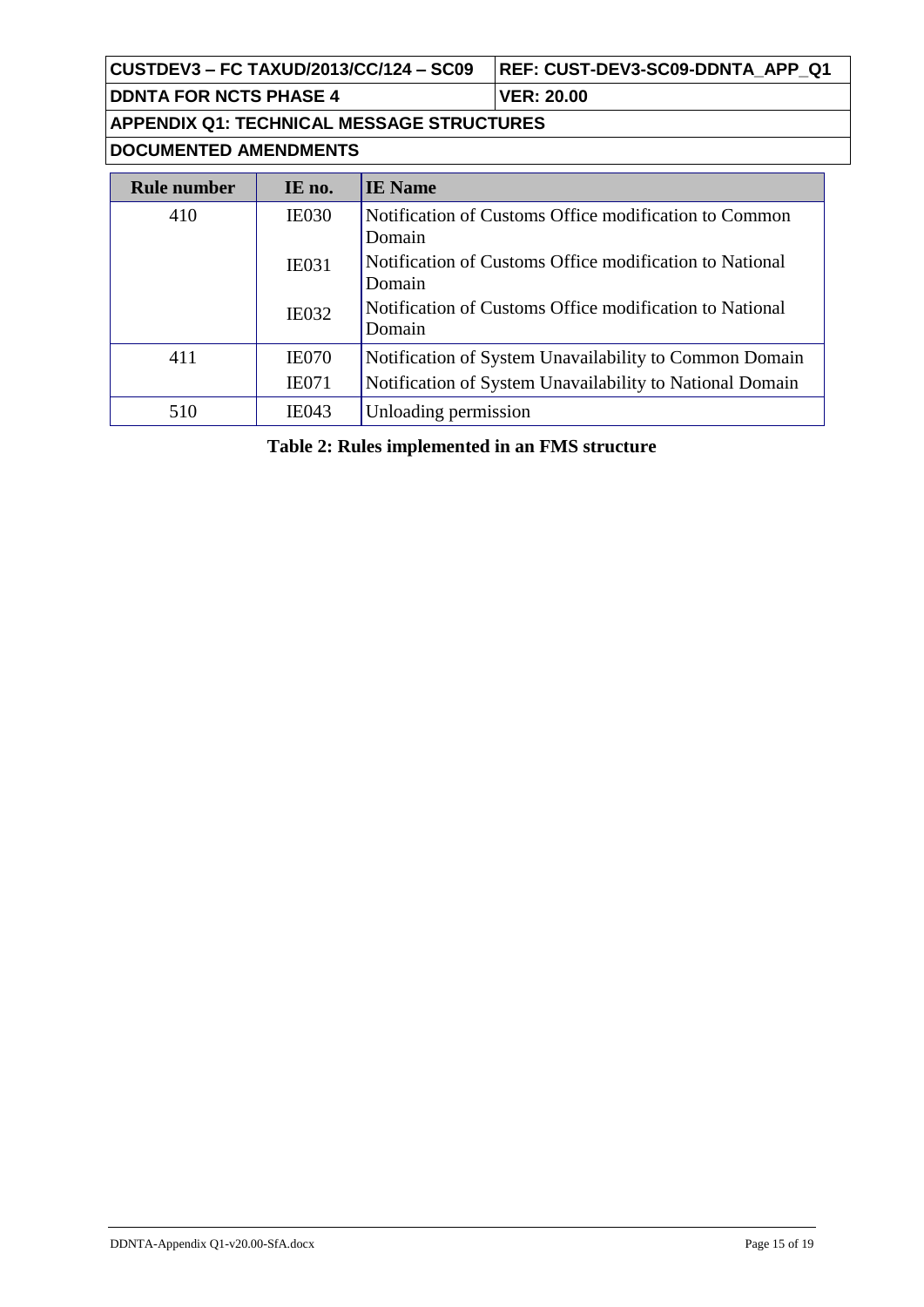| CUSTDEV3 – FC TAXUD/2013/CC/124 – SC09    | <b>REF: CUST-DEV3-SC09-DDNTA APP Q1</b> |  |
|-------------------------------------------|-----------------------------------------|--|
| <b>DDNTA FOR NCTS PHASE 4</b>             | <b>IVER: 20.00</b>                      |  |
| APPENDIX Q1: TECHNICAL MESSAGE STRUCTURES |                                         |  |

**DOCUMENTED AMENDMENTS**

## **3.5 Technical Rules and Conditions**

Technical Rules have been introduced to cater for particular situations:

- Implementation of the technique of RESULTS OF CONTROL as defined originally by the C\_DES\_CON workshop (April 1999);
- Optional contents of a message dependent on whether the request can be positively answered (e.g. the declaration data sent to the requester) or negatively (an error code returned by the system or explanatory text from a Customs Officer);
- Attributes Required or not dependent on the message direction (to/from Central Services):
- Rules applicable to Technical Messages;
- Improved wording of a rule.

Correlation between the Technical Rules and the FTSS ADDENDUM [A4] Rules/Conditions is shown by the following Table:

| <b>Functional Area</b>                          | <b>Technical Rules</b>     | <b>FTSS</b><br><b>Rules/Conditions</b> |
|-------------------------------------------------|----------------------------|----------------------------------------|
| <b>RESULTS OF CONTROL</b>                       | TR01 to TR19               | R <sub>150</sub><br>R210               |
| <b>LNG</b>                                      | <b>TR0099</b>              | C99                                    |
| Optional contents of a message                  | TR0200 to TR0203<br>TR0215 | R215                                   |
| Optional contents of a message                  | TR0216                     | R216                                   |
| PREVIOUS ADMINISTRATIVE<br>REFERENCES,          | <b>TR0100</b>              | R79                                    |
| PRODUCED DOCUMENTS<br><b>CERTIFICATES</b>       | <b>TR0103</b>              | R79                                    |
| IE200, IE203 - GOODS ITEM                       | <b>TR0527</b>              | R527                                   |
| <b>Requested Additional Information</b><br>Code | TR9130                     | C330                                   |
| Optional contents of a message                  | <b>TR9090</b>              | C005                                   |
| Optional contents of a message                  | TR9095                     | C006                                   |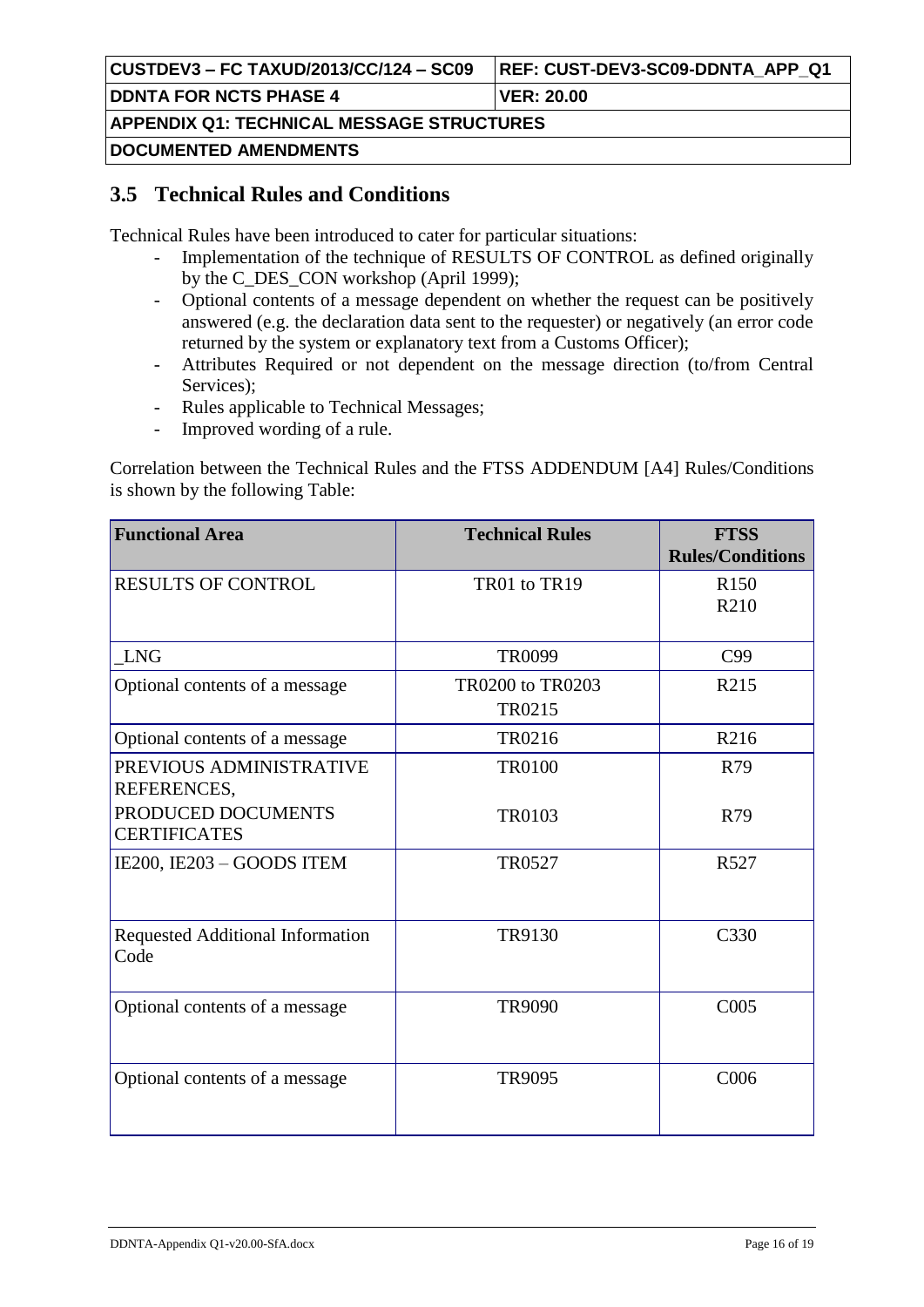| <b>CUSTDEV3 – FC TAXUD/2013/CC/124 – SC09</b> | REF: CUST-DEV3-SC09-DDNTA APP Q1 |
|-----------------------------------------------|----------------------------------|
| <b>DDNTA FOR NCTS PHASE 4</b>                 | VER: 20.00                       |

## **APPENDIX Q1: TECHNICAL MESSAGE STRUCTURES**

#### **DOCUMENTED AMENDMENTS**

| <b>Functional Area</b>                                                                                                        | <b>Technical Rules</b>                                                     | <b>FTSS</b><br><b>Rules/Conditions</b> |
|-------------------------------------------------------------------------------------------------------------------------------|----------------------------------------------------------------------------|----------------------------------------|
| Optional contents of a message                                                                                                | <b>TR0280</b>                                                              | C <sub>280</sub>                       |
| IE200, IE203 - GOODS ITEM                                                                                                     | TR0527                                                                     | R527                                   |
| Identity of means of transport<br>at departure (exp/trans)                                                                    | <b>TR0035</b>                                                              | R035                                   |
| Nationality of means of transport<br>at departure                                                                             | TR0035                                                                     | R035                                   |
| $IE018-$<br>Groups and Data items that C185<br>applies at FTSS level                                                          | <b>TR0007</b><br><b>TR0008</b><br><b>TR0012</b><br>TR0013<br><b>TR0002</b> | C185                                   |
| IE001, IE003, IE011, IE013, IE015,<br>IE017, IE018, IE029, IE038, IE043,<br>IE044, IE050, IE051, IE115-<br>Number of Packages | <b>TR0020</b>                                                              | R021                                   |

## <span id="page-16-0"></span>**Table 3: Application of Technical Rules**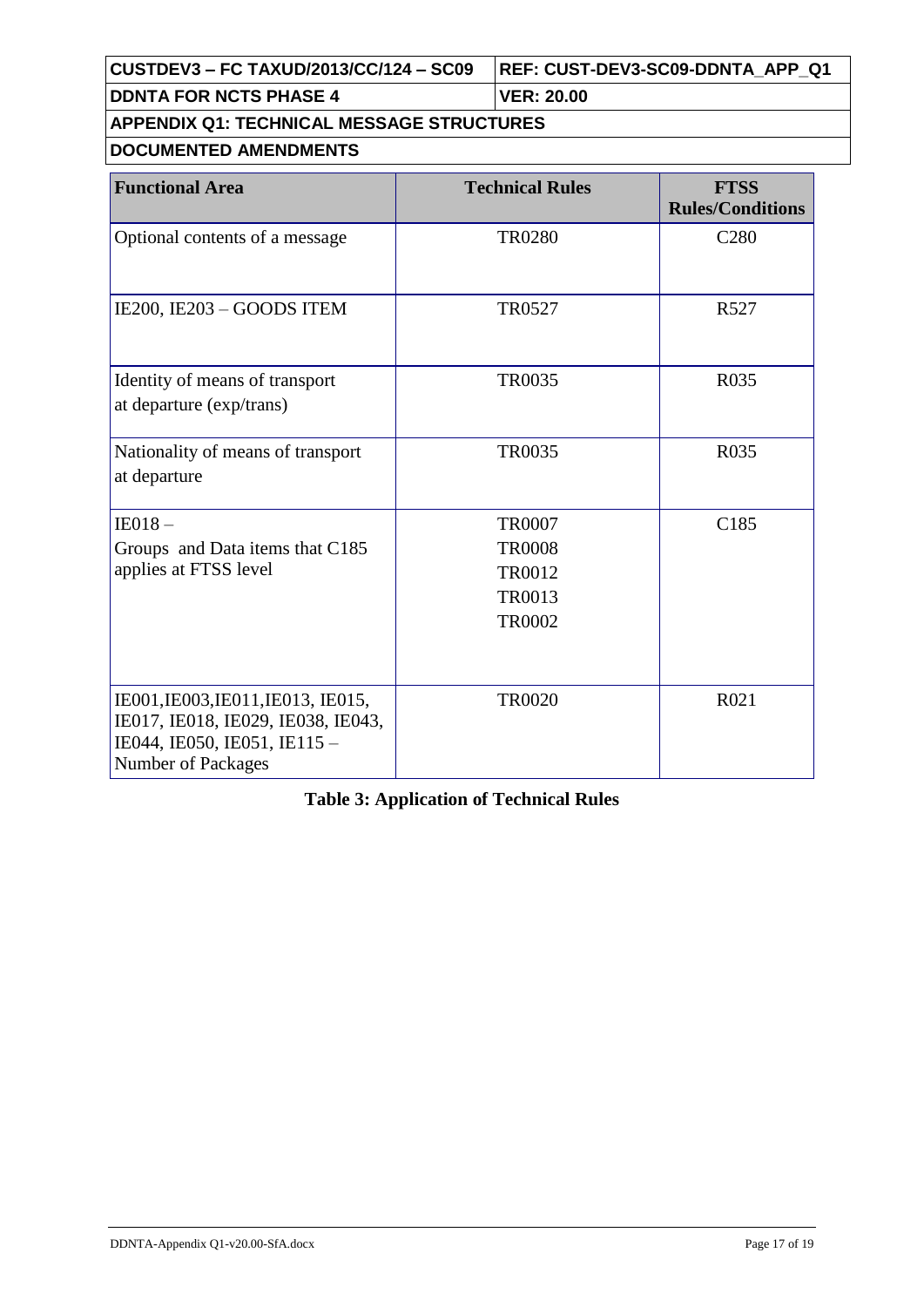| CUSTDEV3 – FC TAXUD/2013/CC/124 – SC09           | REF: CUST-DEV3-SC09-DDNTA APP Q1 |  |
|--------------------------------------------------|----------------------------------|--|
| <b>IDDNTA FOR NCTS PHASE 4</b>                   | <b>VER: 20.00</b>                |  |
| <b>APPENDIX Q1: TECHNICAL MESSAGE STRUCTURES</b> |                                  |  |
| <b> DOCUMENTED AMENDMENTS </b>                   |                                  |  |

## **3.6 Results of Control**

For any corrected 'TRANSIT OPERATION' data items, both the original and corrected values are exchanged. For each new or corrected 'GOODS ITEM', the complete set of data items is exchanged.

### **3.6.1 Transit Operation**

Each data item of 'TRANSIT OPERATION' can be accompanied by a control indicator with the value 'DI' (Differences) or 'OT' (Other). When the CONTROL RESULT.Control result code is not "A1" and therefore discrepancies are detected, the original and corrected values are exchanged in RESULTS OF CONTROL group. Otherwise, only the original values are exchanged.

The original values of data items of 'TRANSIT OPERATION' are exchanged by the original data group; the corrected values by the data group 'RESULTS OF CONTROL'. A pointer is given in the 'RESULTS OF CONTROL' to the box number of the corrected data item (the structure of the pointer is specified below).

When the control indicator is 'DI', the pointer to the data item and the corrected value are required. When the control indicator is 'OT', the pointer to the data item and the corrected value are optional.

#### **3.6.2 Goods Item**

Each goods item can have one or more occurrences of 'RESULTS OF CONTROL' with 'Control Indicator' values of

> 'OR' (Original), 'DI' (Difference), 'OT' (Other), 'NE' (New) 'NP' (Not Present).

The following possibilities can occur:

- In the case of a discrepancy, the original goods item and the corrected one are exchanged. The original goods item group is indicated by an occurrence of 'RESULTS OF CONTROL' with 'Control Indicator' value 'OR' (Original). The corrected goods item group is indicated by an occurrence of 'RESULTS OF CONTROL' with 'Control Indicator' value 'DI' (Differences). If the totals of 'TRANSIT OPERATION' are affected by any changes at goods item level, these are exchanged as 'TRANSIT OPERATION' above.
- In the case of a missing 'Goods item', the original goods item and the corrected one (ie an empty group except the 'Item number' field and the 'RESULTS OF CONTROL' groups) are exchanged. The original goods item group is indicated by an occurrence of 'RESULTS OF CONTROL' with 'Control Indicator' value 'OR' (Original). The corrected goods item group is indicated by an occurrence of 'RESULTS OF